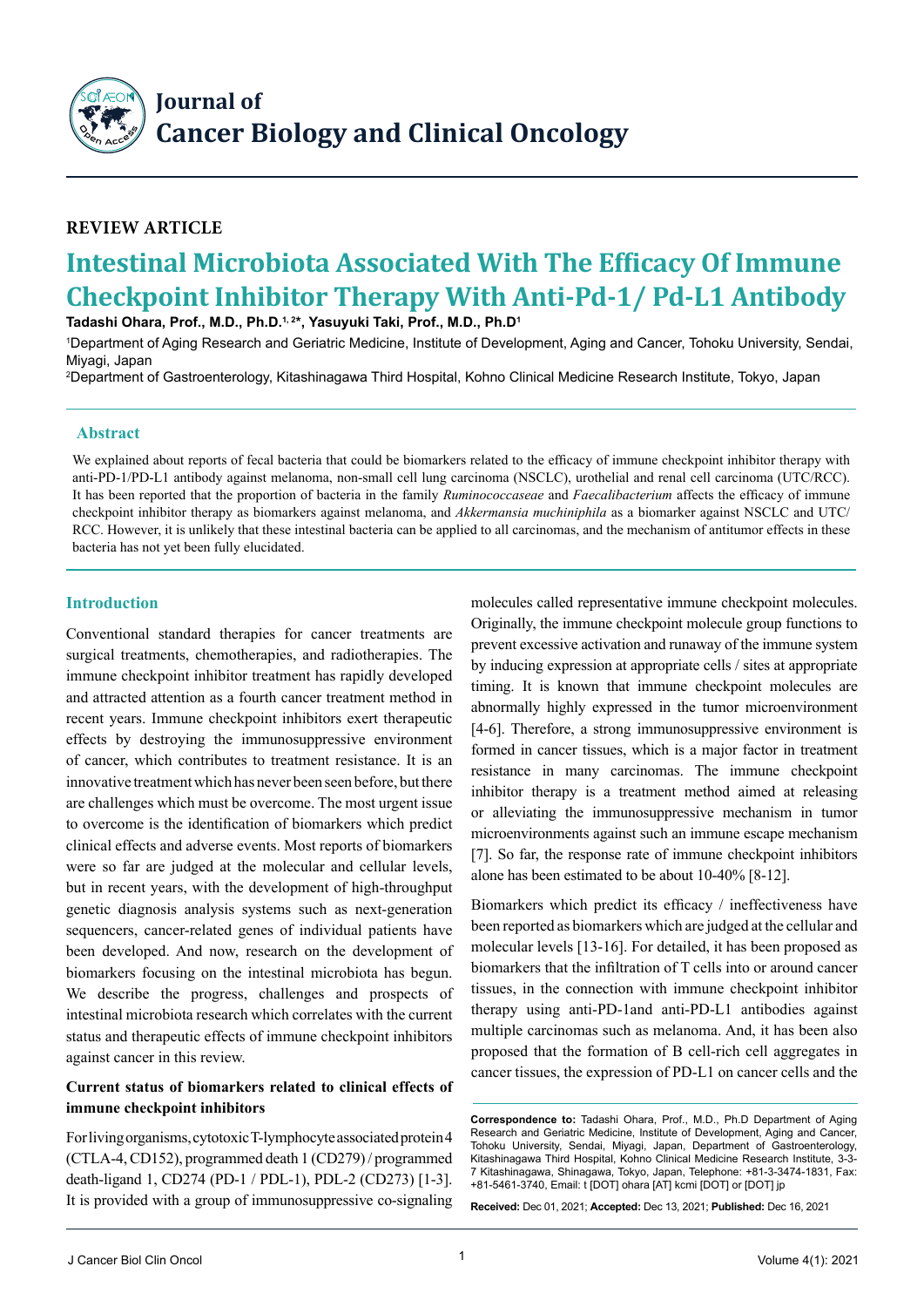expression of PD-L1 on immune cells infiltrating cancer tissues are judged at the cellular and molecular levels. Even though, problems such as spatiotemporal fluctuations and ambiguity in cutoff values have been pointed out for these biomarkers [8, 17-22]. On the other hand, with the spread of gene analysis technology such as next-generation sequencers and advances in bioinformatics, there have been many reports of finding biomarkers from genetic information of cancer cells and immune cells [23-29]. To date, biomarkers found in the genetic information of cancer cells has been reported gene biomarkers such as mismatch repair gene deficiency or dysfunction, highfrequency microsatellite instability, abundance of oscillating antigens associated with gene mutations, and Wnt / β catenin signaling pathway. Biomarkers found from genetic information of immune cells has been reported gene biomarkers such as T cell receptor repertoire diversity of peripheral blood T cells and T cell receptor repertoire diversity of T cells infiltrated into tumor cells.

However, depending on the type of carcinoma, it may be difficult to collect samples such as biopsies. Moreover, biomarkers reported so far have not been correlated in all carcinomas. Therefore, a new approach is required to establish effective biomarkers for treatment selection for each patient. In recent years, an attention has been focused on the analysis of intestinal microbiota for patients with carcinoma using feces, which is easier to collect than biopsies.

## **Development of biomarkers targeting the intestinal microbiota**

This review describes biomarkers targeting intestinal microbiota which affect cancer immunotherapies with immune checkpoint-inhibiting antibodies, especially anti-PD-1 / PD-L1 antibody. Recent studies have reported that intestinal microbiota affects the host's immune system and is closely associated with diseases such as autoimmune disorders [30-32]. Based on above findings, studies focusing on the relationship between the efficacy / ineffectiveness of immune checkpoint inhibitors and intestinal microbiota have been conducted. Intestinal bacteria as biomarkers which relate to the therapeutic effect of immune checkpoint inhibitors using PD-L1 antibody in addition to anti-PD-1 antibody has been revealed in melanoma, and other carcinomas [33].

#### **Intestinal microbiota as a biomarker for melanoma**

The effect of intestinal bacteria on the efficacy of immune checkpoint inhibitor targeting PD-1 / PD-L1 has been first reported in a mice melanoma model [34]. According to this report, tumor growth was suppressed the group which bacteria of the genus *Bifidobacterium* (including *Bifidobacterium breve*, *Bifidobacterium longum*) was orally administered to model mice, and the antitumor effect was enhanced by the combined use of anti-PD-L1 antibody. Tumor-specific T cells were increased in tumor tissue and peripheral blood in mice with antitumor effects, but antitumor effects were not observed in the group which CD8-positive T cells were removed by anti-CD8 antibody administration. Furthermore, when dendritic cells after administration of bacteria of the genus of *Bifidobacterium* were analyzed, the ability to induce antigen presentation / activation for CD8-positive T cells was enhanced. This report stated that antitumor effects after administration of bacteria of the genus *Bifidobacterium* were due to the induction of T cell immunity through activation of dendritic cells, rather than bacteria affect directly on cancer cells [34]. And, this report also stated that antitumor effects were not observed when administered heat-treated inactivated bacteria of the genus *Bifidobacterium*. Innate immune systems, including Toll-like receptors, are generally involved in the activation of dendritic cells by bacteria, but this report shows that administered bacteria need to colonize the host's intestine in order to activate dendritic cells. It suggests that administration of bacterial components alone is not effective [34]. Several bacteria of the genus *Bifidobacterium* have been reported to directly activate dendritic cells and affect immune responses of host T cells [35- 39]. Specifically, cell wall components of the eight bacterial strains in the probiotic preparation VSL#3 (four lactobacilli, three bifidobacteria and one streptococcal strains), cell surface components obtained by sonication of *Bifidobacterium longum* strains, commensal bacteria and different strains of *Bifidobacterium* have been reported. In short, these bacteria do not exert direct antitumor actions, but dendritic cells activated by these bacteria exert antitumor effects by inducing CD8-positive T cells with antitumor actions. To dendritic cells activation which holds the key to antitumor activity, it is essential that these bacteria to colonize the host's intestine.

Next then, a cohort study based on the results of the above mice model has been reported. It was a report of collecting fecal samples before anti-PD-1 antibody treatment in patients with metastatic melanoma to examine the composition of intestinal microbiota and the subsequent therapeutic effect. The results showed that the proportion of 8 species of bacteria, including *Bifidobacterium longum*, *Collinsella arerofaciens*, and *Enterococcus faecium*, was higher than that of the nonresponders' patients who responded to the treatment with feces [40]. And, *Ruminococcus obeum* and *Roseburia intestinalis* had a higher proportion of these bacterial species in feces of non-responders than those of responders [40]. Furthermore, in this report, when sterile mice were orally administered with responders' or non-responders' feces and then inoculated with melanoma cells, remarkable antitumor effects were observed only in the group inoculated with responders' feces. In this mice model, tumor-specific T cells were increased not only in the spleen but also in the tumor tissue [40]. These results indicate that some intestinal bacteria derived from responders formed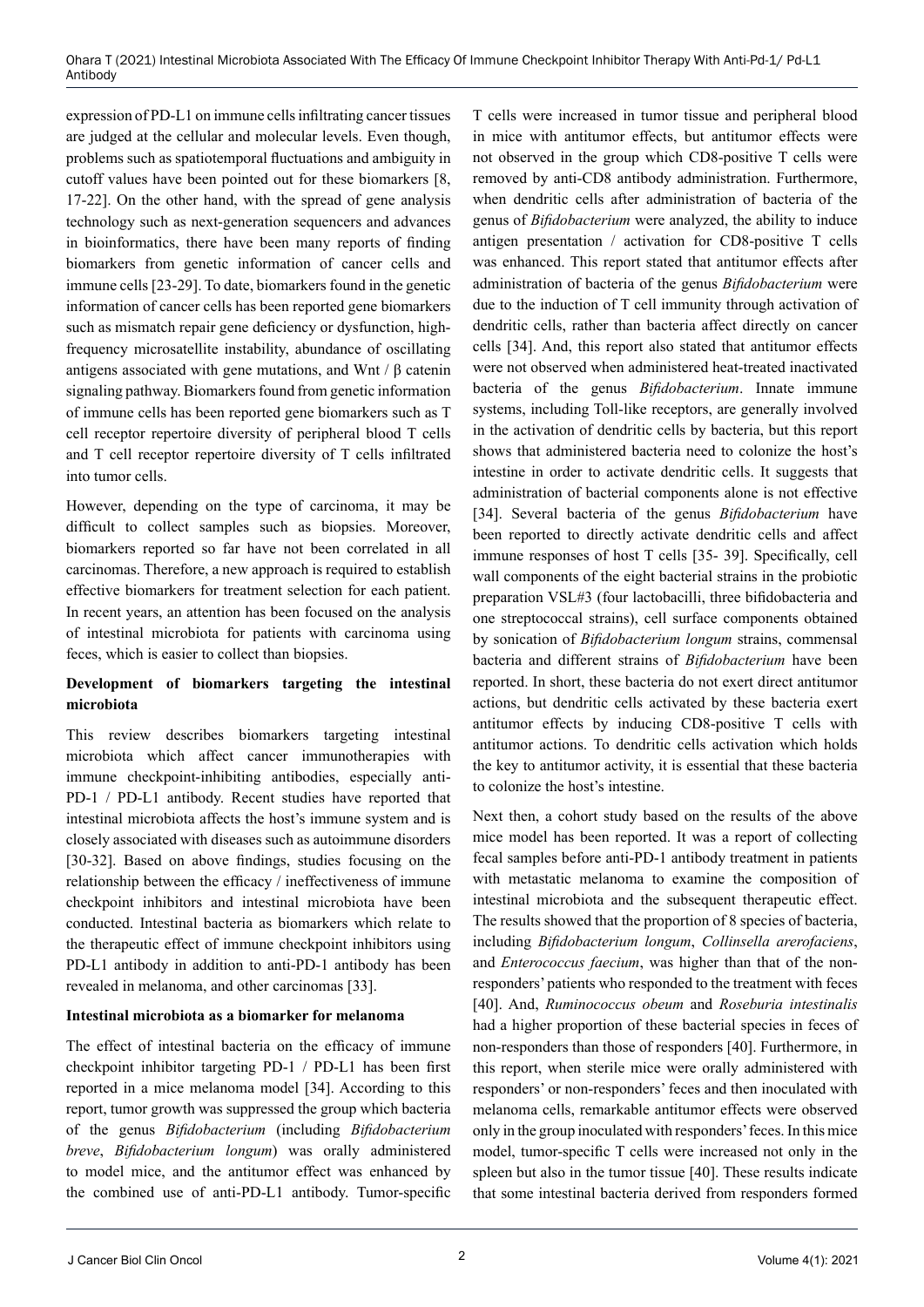colonies in the intestinal tract of mice to induce a tumor-specific immune response. Based on above results, this cohort study reported that intestinal bacteria including *Bifidobacterium longum* may be potential biomarkers for estimating the therapeutic effect of immune checkpoint inhibitors using anti-PD-L1 antibody therapy against melanoma [40].

On the other hand, there was a group reporting a cohort study different from the above.

They also collected and analyzed fecal samples before and after anti-PD-L1 antibody therapy from patients with metastatic melanoma, reported that responders' feces were high diversity in fecal bacteria than non-responders' feces. And, they also found that the group with high diversity of fecal bacteria had significantly longer progression-free survival (PFS) than the group with low diversity. As results, it was clarified that the diversity of fecal microbiota in responders' feces was more pronounced than those non-responders, and the progressionfree survival (PFS) was also significantly longer in the group with high diversity of fecal microbiota [41]. In this report, feces of responders were rich in bacteria of the family *Ruminococcaseae*, and feces of non-responders were rich in bacteria of the order *Bacteroidales*. Moreover, it was reported that PFS was significantly shorter in the group with a high proportion of *Faecalibacterium* in the family *Ruminococcaseae* than in the group with a low proportion [41]. Additionally, they collected tumor tissues and performed immunohistochemical analysis, and they reported that there was the positive correlation between infiltration of CD8-positive T cells into tumor cells and bacteria of the family *Ruminococcaseae*, bacteria of the genus *Faecalibacterium*. Conversely, they have reported that bacteria of the order *Bacteroidales* tendency to show the negative correlation for them [41]. In addition, they performed the analysis of immune cells in peripheral blood to examine systemic immune responses and analyzed antitumor T cells such as CD8-positive T cells and effector CD4 positive T cells in a high proportion of bacteria of the family *Ruminococcaseae* and *Faecalibacterium*. And conversely, they have also reported the increase of immunosuppressive cells such as regulatory T cells (Tregs) in the group with a high proportion of *Bacteroidales* [41]. Furthermore, they confirmed that the significant antitumor effect was observed only in the group inoculated with responder feces when sterile mice were orally administered with responder or non-responder feces and then inoculated with melanoma cells. In mice with remarkable antitumor effects, tumor-specific T cells were increased not only in spleen but also in tumor tissues [41]. This result indicates that responder-derived bacteria colonized the mice intestine and formed a tumor microenvironment with significant T cell infiltration.

Moreover, it has been reported that not only CD8-positive T cells but also effector cells expressing CD45, CD11b, and Ly6G are increased in tumor tissues of mice which responders' feces were administered [42]. There was a report that the number of immunosuppressive cells expressing CD11b and CD11c decreases [43]. Alternatively, there was also a report that spleen of mice treated with non-responders' feces showed the increase of Treg compared to the group treated with responders' feces [40]. These results indicate that specific intestinal bacteria administered must colonize mice intestinal tract in order to affect the antitumor immunity. This is consistent with the results of the above cohort study.

From these research reports, it indicated that the ratio of bacteria of the family *Ruminococcaseae* and the genus *Faecalibacterium* in feces related the efficacy of immune checkpoint inhibitor using anti-PD-L1 antibody against melanoma, and bacteria of the order *Bacteroidales* correlates with ineffectiveness [40].

### **Intestinal microbiota as a biomarker for non-small-cell lung carcinoma, urothelial and renal cell carcinoma**

For carcinomas other than melanoma, the cohort study of patients with non-small cell lung carcinoma (NSCLC), urothelial and renal cell carcinoma (UTC / RCC) has been reported [44]. This is to verify the correlation between the presence or absence of antibiotic administration and the efficacy of immune checkpoint inhibitors by anti-PD-1 / PD-L1 antibody. To outline this cohort, patients who did not receive antibiotics before and after administration of anti-PD-1 / PD-L1 antibody had longer PFS and overall survival compared to those who received antibiotics. This is similar to the experimental mice cancer-bearing model study, and indicates that the decrease in intestinal bacteria and the change in composition affected the effect of anti-PD-1/ PD-L1 antibody therapy by administration of antibiotics. They analyzed the microbial flora using fecal samples in patients with NSCLS and UTC / RCC on above results, and reported that *Akkermansia muchiniphila* (A. muchiniphila) showed the strongest correlation with the efficacy of anti-PD-1 / PD-L1 antibody therapy [44]. This report shows that when  $CD4 + T$ cells and CD8 + T cells collected from the patient's peripheral blood are reacted with A. muchiniphila, there is a positive correlation between the IFN-γ produced from those T cells and the duration of PFS. This is very interesting findings, and suggests that *A. muchiniphila* may specifically promote T cell-responsive tumor immunity systemically. In addition, they examined the oral administration of responders' or nonresponders' patients feces to sterile mice or mice administered with antibiotics to inoculate tumor cells, and then to perform anti-PD-L1 antibody therapy. As results, a remarkable antitumor effect was observed only in the group to which responders' feces was administered, and infiltration of CD4 positive T cells having a high antitumor effect was remarkable in tumor tissues of the mice group which responders' feces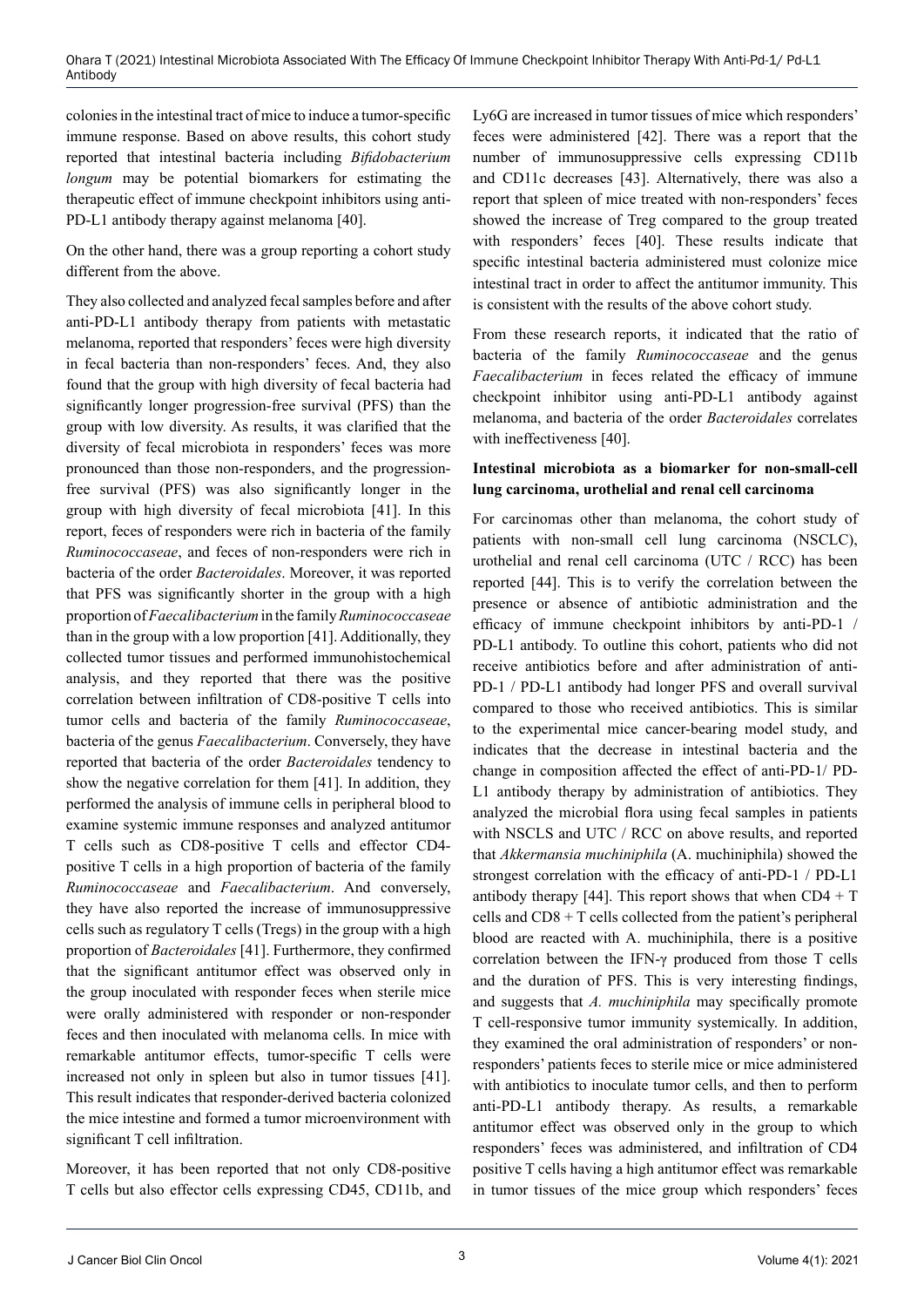were administered. More notably, they found that additional administration of *A. muchiniphila* to the group of mice orally administered with non-responder's patient feces restored the therapeutic effect of anti-PD-L1 antibody. They have reported that this effect may be due to a decrease in Treg cells and an increase in helper T1 cell (Th1) by immunohistochemistry [44]. Tumor tissues are generally immunosuppressed state. However, this report suggests that the combined use of *A. muchiniphila* and anti-PD-L1 antibody therapy induces an immunostimulatory state in tumor tissues. Furthermore, it has been reported that stimulation of dendritic cells with *A. muchiniphila* in vivo produces IL-12, which acts on Th1 cell differentiation. In this report, non-responders' feces were intraperitoneally administered to mice with anti-IL-12 antibody or anti-INF antibody to neutralize the action of cytokines, respectively. And, they have confirmed that the antitumor effect had disappeared, and stated that induction of Th1 cells was important for *A. muchiniphila* and anti-PD-L1 antibody therapy [45].

From these research reports, it is considered that the efficacy of anti-PD-1 / PD-L1 antibody is affected by inducing Th1 cell differentiation triggered by colonization in the intestinal tract of *A. muchiniphila*. Therefore, it is suggested that *A. muchiniphila* may be used as a biomarker for immune checkpoint inhibitor therapy using anti-PD-1 / PD-L1 antibody for patients with NSCLC and UTC / RCC, and clinical development is expected in future.

#### **Problems with intestinal microbiota as a biomarker for predicting effects of immune checkpoint inhibitor therapy**

There are many unclear problems about the mechanism which specific intestinal bacteria mentioned in this review affect antitumor effects. The first question is whether reported special bacteria have special components or secretions which are not present in other bacteria. The second question is whether reported special bacteria have T-cell epitopes similar to tumor-related antigens and newborn cancer antigens, but induce cross-reactivity to tumors. The third question is the question of bacterial differences in ethnicity, eating habits and living environment in each cohort study. The fourth question is special bacteria colonize in intestine, but how control the immune response against tumors which are distant from intestine. I would like to mention that above problems must be clarified in future in order for specific intestinal bacteria and their derivatives as probiotics, to become new candidates for combination therapy using immune checkpoint inhibitors.

## **Conclusions, prospects and challenges**

This review focuses on intestinal bacteria that may be biomarkers that correlate with the efficacy of immune checkpoint inhibitor therapy with anti-PD-1 / PD-L1 antibody. In addition to reports described this time, retrospective cohort studies using various clinical specimens and feces are currently underway. Unfortunately, it is unlikely that the intestinal bacteria described this time will be universally applicable to all carcinomas and all cases. It will be necessary to comprehensively analyze and integrate multiple biomarkers for each patient after creating a database of patient information with various backgrounds in order to accurately predict therapeutic effects and adverse events in future. It becomes artificial intelligence (AI) will play an increasingly important role in multi-parameter analysis based on this big data.

Also, the mechanism by which the specific intestinal microbiota discussed here affects the antitumor effect has not been fully elucidated [46, 47].

Specific issues include differences in bacterial function / components, tumor specificity, dietary habits and bacterial antitumor immune mechanisms. We hope that fecal microbiota transplantation treatment of specific bacteria, and probiotics / prebiotics which induce these bacteria will be used as new combination therapies for the immune checkpoint inhibitor therapy by clarifying the above-mentioned problems in future.

## **Conflict of Interest**

There is no conflict of interest.

#### **References**

- 1. [Nishimura](https://pubmed.ncbi.nlm.nih.gov/?term=Nishimura+H&cauthor_id=11209085) H , [Okazaki](https://pubmed.ncbi.nlm.nih.gov/?term=Okazaki+T&cauthor_id=11209085) T, [Tanaka](https://pubmed.ncbi.nlm.nih.gov/?term=Tanaka+Y&cauthor_id=11209085) Y, [Nakatani](https://pubmed.ncbi.nlm.nih.gov/?term=Nakatani+K&cauthor_id=11209085) K, [Hara](https://pubmed.ncbi.nlm.nih.gov/?term=Hara+M&cauthor_id=11209085) M, **et al.** (2001) Autoimmune dilated cardiomyopathy in PD-1 receptordeficient mice. *Science* 291:319-322. [\[View Article](doi: 10.1126/science.291.5502.319)]
- 2. [Latchman](https://pubmed.ncbi.nlm.nih.gov/?term=Latchman+Y&cauthor_id=11224527) Y, [Wood](https://pubmed.ncbi.nlm.nih.gov/?term=Wood+CR&cauthor_id=11224527) CR, [Chernova](https://pubmed.ncbi.nlm.nih.gov/?term=Chernova+T&cauthor_id=11224527) T, [Chaudhary](https://pubmed.ncbi.nlm.nih.gov/?term=Chaudhary+D&cauthor_id=11224527) D, [Borde](https://pubmed.ncbi.nlm.nih.gov/?term=Borde+M&cauthor_id=11224527) M, **et al.** (2001) [Freeman](https://pubmed.ncbi.nlm.nih.gov/?term=Freeman+GJ&cauthor_id=11224527) GJ: PD-L2 is a second ligand for PD-1 and inhibits T cell activation. *Nat Immunol* 2: 261-268. [\[View Article\]](doi: 10.1038/85330)
- 3. [Wang](https://pubmed.ncbi.nlm.nih.gov/?term=Wang+S&cauthor_id=12719480) S, [Bajorath](https://pubmed.ncbi.nlm.nih.gov/?term=Bajorath+J&cauthor_id=12719480) J, [Flies](https://pubmed.ncbi.nlm.nih.gov/?term=Flies+DB&cauthor_id=12719480) DB, [Dong](https://pubmed.ncbi.nlm.nih.gov/?term=Dong+H&cauthor_id=12719480) H, [Honjo](https://pubmed.ncbi.nlm.nih.gov/?term=Honjo+T&cauthor_id=12719480) T, [Chen](https://pubmed.ncbi.nlm.nih.gov/?term=Chen+L&cauthor_id=12719480) L (2003) Molecular modeling and functional mapping of B7-H1 and B7- DC uncouple costimulatory function from PD-1 interaction. *J Exp Med* 197:1083-1091. [[View Article\]](doi: 10.1084/jem.20021752)
- 4. [Postow](https://pubmed.ncbi.nlm.nih.gov/?term=Postow+MA&cauthor_id=25605845) MA, [Callahan](https://pubmed.ncbi.nlm.nih.gov/?term=Callahan+MK&cauthor_id=25605845) MK, [Wolchok](https://pubmed.ncbi.nlm.nih.gov/?term=Wolchok+JD&cauthor_id=25605845) JD (2015) Immune Checkpoint Blockade in Cancer Therapy. *J Clin Oncol.* 33:1974- 1982. [\[View Article](doi: 10.1200/JCO.2014.59.4358)]
- 5. Pardoll DM (2012) The blockade of immune checkpoints in cancer immunotherapy. *Nat Rev Cancer* 12:252-264. [[View](doi: 10.1038/nrc3239)  [Article\]](doi: 10.1038/nrc3239)
- 6. [Dong](https://pubmed.ncbi.nlm.nih.gov/?term=Dong+H&cauthor_id=12091876) H, [Strome](https://pubmed.ncbi.nlm.nih.gov/?term=Strome+SE&cauthor_id=12091876) SE, [Salomao](https://pubmed.ncbi.nlm.nih.gov/?term=Salomao+DR&cauthor_id=12091876) DR, [Tamura](https://pubmed.ncbi.nlm.nih.gov/?term=Tamura+H&cauthor_id=12091876) H, [Hirano](https://pubmed.ncbi.nlm.nih.gov/?term=Hirano+F&cauthor_id=12091876) F, **et al.** (2002) Tumor-associated B7-H1 promotes T-cell apoptosis: a potential mechanism of immune evasion. *Nat Med* 8:793-800. [[View Article\]](doi: 10.1038/nm730)
- 7. [Baumeister](https://pubmed.ncbi.nlm.nih.gov/?term=Baumeister+SH&cauthor_id=26927206) SH, [Freeman](https://pubmed.ncbi.nlm.nih.gov/?term=Freeman+GJ&cauthor_id=26927206) GJ, [Dranoff](https://pubmed.ncbi.nlm.nih.gov/?term=Dranoff+G&cauthor_id=26927206) G, [Sharpe](https://pubmed.ncbi.nlm.nih.gov/?term=Sharpe+AH&cauthor_id=26927206) AH (2016) Coinhibitory Pathways in Immunotherapy for Cancer. *Annu Rev Immunol* 34:539-573. [\[View Article\]](doi: 10.1146/annurev-immunol-032414-112049)
- 8. [Meng](https://pubmed.ncbi.nlm.nih.gov/?term=Meng+X&cauthor_id=26589760) X, [Huang](https://pubmed.ncbi.nlm.nih.gov/?term=Huang+Z&cauthor_id=26589760) Z, [Teng](https://pubmed.ncbi.nlm.nih.gov/?term=Teng+F&cauthor_id=26589760) F, [Xin Lg](https://pubmed.ncbi.nlm.nih.gov/?term=Xing+L&cauthor_id=26589760), [Yu](https://pubmed.ncbi.nlm.nih.gov/?term=Yu+J&cauthor_id=26589760) J (2015) Predictive biomarkers in PD-1/PD-L1 checkpoint blockade immunotherapy. *Cancer Treat Rev* 41:868-876. [\[View Article\]](doi: 10.1016/j.ctrv.2015.11.001)
- 9. [Ott](https://pubmed.ncbi.nlm.nih.gov/?term=Ott+PA&cauthor_id=24089443) PA, [Hodi](https://pubmed.ncbi.nlm.nih.gov/?term=Hodi+FS&cauthor_id=24089443) FS, [Robert](https://pubmed.ncbi.nlm.nih.gov/?term=Robert+C&cauthor_id=24089443) C (2013) CTLA-4 and PD-1/PD-L1 blockade: new immunotherapeutic modalities with durable clinical benefit in melanoma patients. *Clin Cancer Res* 19:5300- 5309. [\[View Article](doi: 10.1158/1078-0432.CCR-13-0143)]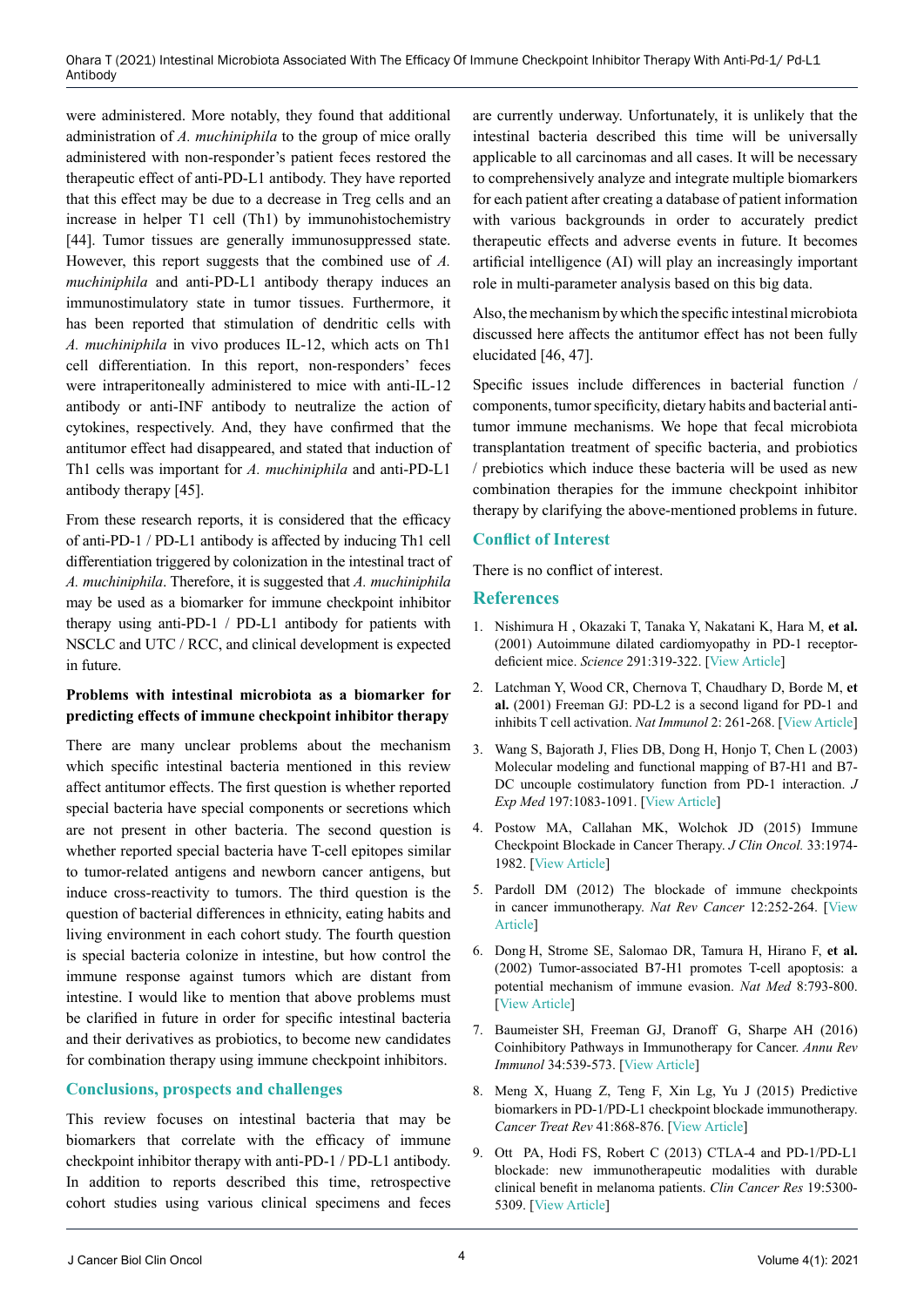- 10. [Mahoney](https://pubmed.ncbi.nlm.nih.gov/?term=Mahoney+KM&cauthor_id=25823918) KM, [Freeman](https://pubmed.ncbi.nlm.nih.gov/?term=Freeman+GJ&cauthor_id=25823918) GL, [McDermott](https://pubmed.ncbi.nlm.nih.gov/?term=McDermott+DF&cauthor_id=25823918) DF (2015) The Next Immune-Checkpoint Inhibitors: PD-1/PD-L1 Blockade in Melanoma. *Clin Ther* 7:764-782. [\[View Article\]](doi: 10.1016/j.clinthera.2015.02.018)
- 11. [Franklin](https://pubmed.ncbi.nlm.nih.gov/?term=Franklin+C&cauthor_id=27769635) C, [Livingstone](https://pubmed.ncbi.nlm.nih.gov/?term=Livingstone+E&cauthor_id=27769635) E, [Roesch](https://pubmed.ncbi.nlm.nih.gov/?term=Roesch+A&cauthor_id=27769635) A, [Schilling](https://pubmed.ncbi.nlm.nih.gov/?term=Schilling+B&cauthor_id=27769635) B, [Schadendorf](https://pubmed.ncbi.nlm.nih.gov/?term=Schadendorf+D&cauthor_id=27769635) D (2017) Immunotherapy in melanoma: Recent advances and future directions. *Eur J Surg Oncol* 43:604-611. [\[View Article\]](doi: 10.1016/j.ejso.2016.07.145)
- 12. [Gong](https://pubmed.ncbi.nlm.nih.gov/?term=Gong+J&cauthor_id=29357948) J, [Chehrazi-Raffle](https://pubmed.ncbi.nlm.nih.gov/?term=Chehrazi-Raffle+A&cauthor_id=29357948) A, [Reddi](https://pubmed.ncbi.nlm.nih.gov/?term=Reddi+S&cauthor_id=29357948) S, [Salgia](https://pubmed.ncbi.nlm.nih.gov/?term=Salgia+R&cauthor_id=29357948) R (2018) Development of PD-1 and PD-L1 inhibitors as a form of cancer immunotherapy: a comprehensive review of registration trials and future considerations. *J Immunother Cancer* 6:8. [\[View Article\]](doi: 10.1186/s40425-018-0316-z)
- 13. Topalian SL, Hodi FS, Brahmer JR, Gettinger SN, Smith DC, **et al.** (2012) Safety, activity, and immune correlates of anti-PD-1 antibody in cancer. *N Engl J Med* 366:2443-2454. [[View Article](doi: 10.1056/NEJMoa1200690)]
- 14. Helmink BA, Reddy SM, Gao J, Zhang S, Basar R, **et al.** (2020) B cells and tertiary lymphoid structures promote immunotherapy response. *Nature* 577:549-555. [\[View Article\]](doi: 10.1038/s41586-019-1922-8)
- 15. Vilain RE, Menzies AM, Wilmott JS, Kakavand H, Madore J, **et al.** (2017) Dynamic Changes in PD-L1 Expression and Immune Infiltrates Early During Treatment Predict Response to PD-1 Blockade in Melanoma. Clin Cancer Res. 23:5024-5033. [[View](doi: 10.1158/1078-0432.CCR-16-0698)  [Article\]](doi: 10.1158/1078-0432.CCR-16-0698)
- 16. Tumeh PC, Harview CL, Yearley JH, Shintaku IP, Taylor EJ, **et al.** (2014) PD-1 blockade induces responses by inhibiting adaptive immune resistance. *Nature* 515:568-571. [[View Article](doi: 10.1038/nature13954)]
- 17. [Muro](https://pubmed.ncbi.nlm.nih.gov/?term=Muro+K&cauthor_id=27157491) K,[Chung](https://pubmed.ncbi.nlm.nih.gov/?term=Chung+HC&cauthor_id=27157491) HC,[Shankaran](https://pubmed.ncbi.nlm.nih.gov/?term=Shankaran+V&cauthor_id=27157491) V,[Geva](https://pubmed.ncbi.nlm.nih.gov/?term=Geva+R&cauthor_id=27157491) R,[Catenacci](https://pubmed.ncbi.nlm.nih.gov/?term=Catenacci+D&cauthor_id=27157491) D **et al.** (2016) Pembrolizumab for patients with PD-L1-positive advanced gastric cancer (KEYNOTE-012): a multicentre, open-label, phase 1b trial. *Lancet Oncol* 17:717-726. [[View Article](doi: 10.1016/S1470-2045(16)00175-3)]
- 18. [Teixidó](https://pubmed.ncbi.nlm.nih.gov/?term=Teixid%C3%B3+C&cauthor_id=29662547) C, [Vilariño](https://pubmed.ncbi.nlm.nih.gov/?term=Vilari%C3%B1o+N&cauthor_id=29662547) N, [Reyes](https://pubmed.ncbi.nlm.nih.gov/?term=Reyes+R&cauthor_id=29662547) R, [Reguart](https://pubmed.ncbi.nlm.nih.gov/?term=Reguart+N&cauthor_id=29662547) N (2018) PD-L1 expression testing in non-small cell lung cancer. *Ther Adv Med Oncol*. [\[View Article\]](doi: 10.1177/1758835918763493)
- 19. [Zhu](https://pubmed.ncbi.nlm.nih.gov/?term=Zhu+J&cauthor_id=29368638) J, [Armstrong](https://pubmed.ncbi.nlm.nih.gov/?term=Armstrong+AJ&cauthor_id=29368638) AJ, [Friedlander](https://pubmed.ncbi.nlm.nih.gov/?term=Friedlander+TW&cauthor_id=29368638) TW, [Kim](https://pubmed.ncbi.nlm.nih.gov/?term=Kim+W&cauthor_id=29368638) W, [Pal](https://pubmed.ncbi.nlm.nih.gov/?term=Pal+SK&cauthor_id=29368638) SK, **et al.** (2018) Biomarkers of immunotherapy in urothelial and renal cell carcinoma: PD-L1, tumor mutational burden, and beyond. *J Immunother Cancer* 6:4. [[View Article](doi: 10.1186/s40425-018-0314-1)]
- 20. [Patel](https://pubmed.ncbi.nlm.nih.gov/?term=Patel+SP&cauthor_id=25695955) SP, [Kurzrock](https://pubmed.ncbi.nlm.nih.gov/?term=Kurzrock+R&cauthor_id=25695955) R (2015) PD-L1 Expression as a Predictive Biomarker in Cancer Immunotherapy. *Mol Cancer Ther* 14:847- 856. [[View Article](doi: 10.1158/1535-7163.MCT-14-0983)]
- 21. Chatterjee M, Turner DC, Felip E, Lena H, Cappuzzo F, Horn L, **et al.** (2016) Systematic evaluation of pembrolizumab dosing in patients with advanced non-small-cell lung cancer. *Ann Oncol* 27: 1291-1298. [[View Article\]](https://www.annalsofoncology.org/article/S0923-7534(19)35698-4/fulltext)
- 22. Le DT, Uram JN, Wang H, Bartlett BR, Kemberling H, **et al.** (2015) PD-1 Blockade in Tumors with Mismatch-Repair Deficiency. *N Engl J Med* 372 :2509-2520. [\[View Article](https://pubmed.ncbi.nlm.nih.gov/26028255/)]
- 23. [Le](https://pubmed.ncbi.nlm.nih.gov/?term=Le+DT&cauthor_id=28596308) DT, Durham JN, Smith KN, Wang H, Bartlett BR, **et al.** (2017) Mismatch repair deficiency predicts response of solid tumors to PD-1 blockade. *Science* 357:409-413 [[View Article\]](https://www.science.org/doi/full/10.1126/science.aan6733)
- 24. Spranger S, Bao R, Gajewski TF (2015) Melanoma-intrinsic β-catenin signalling prevents anti-tumour immunity. *Nature* 523:231-235 [[View Article\]](https://pubmed.ncbi.nlm.nih.gov/25970248/)
- 25. Schumacher TN, Schreiber RD (2015) Neoantigens in cancer immunotherapy. *Science* 348:69-74 [[View Article](https://pubmed.ncbi.nlm.nih.gov/25838375/)]
- 26. McGranahan N, Furness AJ, Rosenthal R, Ramskov S, Lyngaa R, **et al.** (2016) Clonal neoantigens elicit T cell immunoreactivity

and sensitivity to immune checkpoint blockade. *Science* 351:1463-1469 [\[View Article\]](https://pubmed.ncbi.nlm.nih.gov/26940869/)

- 27. Robert L, Tsoi J, Wang X, Emerson R, Homet B, **et al**. (2014) CTLA4 blockade broadens the peripheral T-cell receptor repertoire. *Clin Cancer Res* 20:2424-2432 [[View Article\]](https://pubmed.ncbi.nlm.nih.gov/24583799/)
- 28. Riaz N, Havel JJ, Makarov V, Desrichard A, Urba WJ, **et al.** (2017) Tumor and Microenvironment Evolution during Immunotherapy with Nivolumab. *Cell* 171:934-949 [[View Article](https://pubmed.ncbi.nlm.nih.gov/29033130/)]
- 29. Roh W, Chen PL, Reuben A, Spencer CN, Prieto PA, **et al.** (2017) Integrated molecular analysis of tumor biopsies on sequential CTLA-4 and PD-1 blockade reveals markers of response and resistance. *Sci Transl Med* [[View Article](https://pubmed.ncbi.nlm.nih.gov/28251903/)]
- 30. McAleer JP, Kolls JK (2012) Maintaining poise: commensal microbiota calibrate interferon responses. *Immunity* 37:10-12 [[View Article\]](https://pubmed.ncbi.nlm.nih.gov/22840839/)
- 31. [Hooper](https://pubmed.ncbi.nlm.nih.gov/?term=Hooper+LV&cauthor_id=22674334) LV, [Littman](https://pubmed.ncbi.nlm.nih.gov/?term=Littman+DR&cauthor_id=22674334) DR, [Macpherson](https://pubmed.ncbi.nlm.nih.gov/?term=Macpherson+AJ&cauthor_id=22674334) AJ (2012) Interactions between the microbiota and the immune system. *Science* 336:1268-1273 [\[View Article\]](https://pubmed.ncbi.nlm.nih.gov/22674334/)
- 32. Atarashi K, Tanoue T, Oshima K, Suda W, Nagano Y, **et al.** (2013) Treg induction by a rationally selected mixture of Clostridia strains from the human microbiota. *Nature* 500: 232-236 [[View](https://www.nature.com/articles/nature12331)  [Article\]](https://www.nature.com/articles/nature12331)
- 33. Kaufman HL, Russell J, Hamid O, Bhatia S, Terheyden P, **et al.** (2016) Avelumab in patients with chemotherapy-refractory metastatic Merkel cell carcinoma: a multicentre, single-group, open-label, phase 2 trial. *Lancet Oncol* 17:1374-1385 [[View](https://pubmed.ncbi.nlm.nih.gov/27592805/)  [Article\]](https://pubmed.ncbi.nlm.nih.gov/27592805/)
- 34. Sivan A, Corrales L, Hubert N, Williams JB, Aquino-Michaels K, **et al.** (2015) Commensal Bifidobacterium promotes antitumor immunity and facilitates anti-PD-L1 efficacy. *Science* 350:1084- 1089 [\[View Article\]](https://pubmed.ncbi.nlm.nih.gov/26541606/)
- 35. Hart AL, Lammers K, Brigidi P, Vitali B, Rizzello F, **et al.** (2004) Modulation of human dendritic cell phenotype and function by probiotic bacteria. *Gut* 53:1602-1609 [\[View Article\]](https://pubmed.ncbi.nlm.nih.gov/15479680/)
- 36. [Medina](https://pubmed.ncbi.nlm.nih.gov/?term=Medina+M&cauthor_id=17956582) M, [Izquierdo](https://pubmed.ncbi.nlm.nih.gov/?term=Izquierdo+E&cauthor_id=17956582) E, [Ennahar](https://pubmed.ncbi.nlm.nih.gov/?term=Ennahar+S&cauthor_id=17956582) S, [Sanz](https://pubmed.ncbi.nlm.nih.gov/?term=Sanz+Y&cauthor_id=17956582) Y (2007) Differential immunomodulatory properties of Bifidobacterium longum strains: relevance to probiotic selection and clinical applications. *Clin Exp Immunol* 150:531-538. [[View Article](doi: 10.1111/j.1365-2249.2007.03522.x)]
- 37. Baba N, Samson S, Bourdet-Sicard R, Rubio M, Sarfati M (2008) Commensal bacteria trigger a full dendritic cell maturation program that promotes the expansion of non-Tr1 suppressor T cells. *J Leukoc Biol* 84:468-476. [[View Article](doi: 10.1189/jlb.0108017)]
- 38. Latvala S, Pietila T-E, Veckman V, Kekkonen R-A, Tynkkynen S, **et al.** (2008) Potentially probiotic bacteria induce efficient maturation but differential cytokine production in human monocyte-derived dendritic cells. *World J Gastroenterol* 14:5570- 5583. [\[View Article](doi: 10.3748/wjg.14.5570)]
- 39. López P, Gueimonde M, Margolles A, Suárez A (2010) Distinct Bifidobacterium strains drive different immune responses in vitro. *Int J Food Microbiol* 138:157-165. [[View Article](doi: 10.1016/j.ijfoodmicro.2009.12.023)]
- 40. Matson V, Fessler J, Bao R, Chongsuwat T, Zha Y, **et al.** (2018) The commensal microbiome is associated with anti-PD-1 efficacy in metastatic melanoma patients. *Science* 359:104-108. [\[View Article](doi: 10.1126/science.aao3290)]
- 41. Gopalakrishnan V, Spencer CN, L Reuben NA, Andrews MC, Karpinets TV, **et al.** (2018). *Science* 359:97-103. [\[View Article](doi: 10.1126/science.aan4236)]